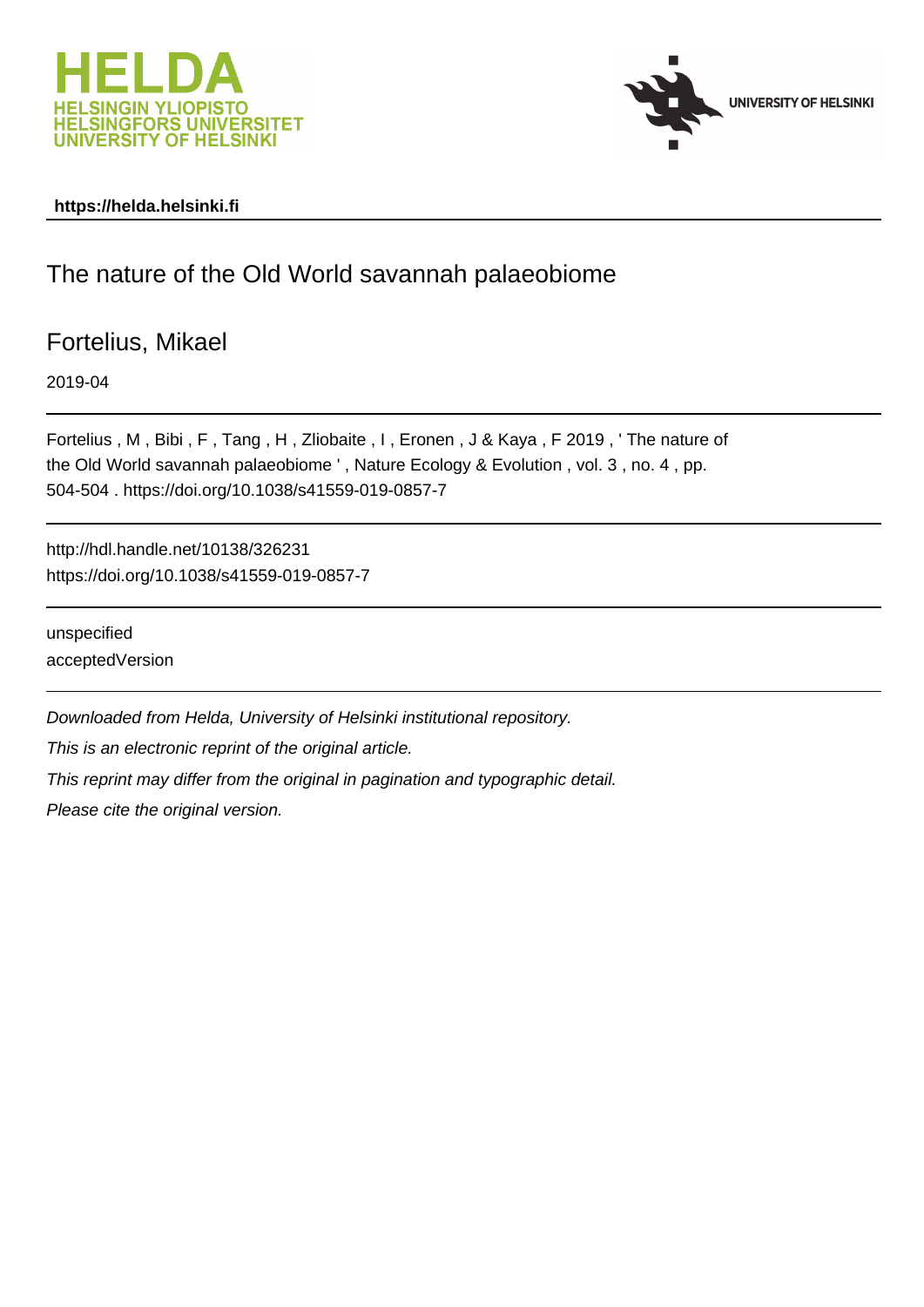## **The nature of the Old World savannah palaeobiome**

### **Mikael Fortelius1\* , Faysal Bibi2 , Hui Tang3 , Indrė Žliobaitė4 , Jussi T. Eronen5,6, Ferhat Kaya1**

<sup>1</sup>Department of Geosciences and Geography, PO Box 64 (Gustaf Hällströminkatu 2), FI-00014 University of Helsinki, Finland <sup>2</sup>Museum für Naturkunde, Leibniz Institute for Evolution and Biodiversity Science, Invalidenstrasse 43, Berlin, Germany 3 Department of Geosciences, University of Oslo, PO Box 1047 Blindern, Oslo, Norway 4 Department of Computer Science, PO Box 68 (Pietari Kalmin katu 5) FI-00014 University of Helsinki, Finland 5 Ecosystem and Environment Research Programme, University of Helsinki, Finland 6BIOS Independent Research Unit, Kalliolanrinne 4, Helsinki, Finland *\*Corresponding author:* Mikael Fortelius, Department of Geosciences and Geography, PO Box 64

(Gustaf Hällströminkatu 2) FI-00014 University of Helsinki, Finland Email: mikael.fortelius@helsinki.fi

Writing in Nature Ecology & Evolution in 2018, we argued that there existed during the later Miocene of the Old World (ca 15-5 million years ago) "a single cohesive Old-World savannah palaeobiome of which the modern African savannah fauna is the surviving branch"<sup>1</sup>. Subsequently, Denk et al have taken issue with this interpretation and argued, using palaeobotanical data, that no such cohesive biome existed, and that a more compelling reconstruction sees mixed trees and shrublands dominant at that time<sup>2</sup>. In addition to defending our original interpretation we would like here to clarify some terms used in our paper, as we feel that much of the apparent discrepancy may actually reflect differences in terminology.

We used the term savannah in a broad sense, common in Neogene and Quaternary palaeoecology<sup>3</sup>, meaning a woodland to grassland biome characterised by co-dominance of trees and grasses<sup>4</sup>, the "mixed grass-tree biome" of Ref 5. In contrast, Denk et al, approaching the matter from a botanical perspective, adhere to a more restricted definition of savannah as grasslands. We formulated the term Old World Savannah Paleobiome (OWSP) to describe localities showing high similarity to our selected reference localities representing openadapted large mammal communities: Lower Nawata, Pikermi, and Baode. These localities have all been previously identified as representing woodland-dominated, or mixed woodlandgrassland ecosystems<sup>6-9</sup> through methods independent of mean ordinated hypsodonty. The evidence includes microwear, mesowear, stable isotope, phytolith, sedimentological, and functional morphological approaches, and covers Late Miocene sites from Turkey, Hungary, Bulgaria, Greece, Iran, and China<sup>6-16</sup>. Denk and colleagues' critique of our interpretations therefore stands against a wide, multiproxy literature repeatedly confirming the dominance of woodland and grassy woodland environments across a wide swath of Eurasia and Africa during the late Miocene.

We used the term cohesive, to which Denk et  $a^2$  object, to imply interconnectedness of the faunal assemblages rather than uniformity of vegetation cover, which we should have made more explicit. The genus-level similarity analysis of large mammal faunas was used to trace the origin and dispersal of mammals within the OWSP as it expanded and contracted, in sync with the environment as approximated by mean hypsodonty (our figures 2 and 3)<sup>1</sup>. It was cohesive in the sense of connectedness of internal dispersal, not in the sense of being at all times and in all places a uniform system. We propose that in the OWSP, the diverse habitat of the Hipparion fauna<sup>17</sup>, increasing overall and seasonal aridity created a world in which herbivores were progressively adapting to similar limiting conditions over vast areas.

It is not unexpected for phytological and zoological proxies to result in differing reconstructions. Even present-day mammal zoogeography (e.g., Ref. 18, Fig. 3c)does not exactly match